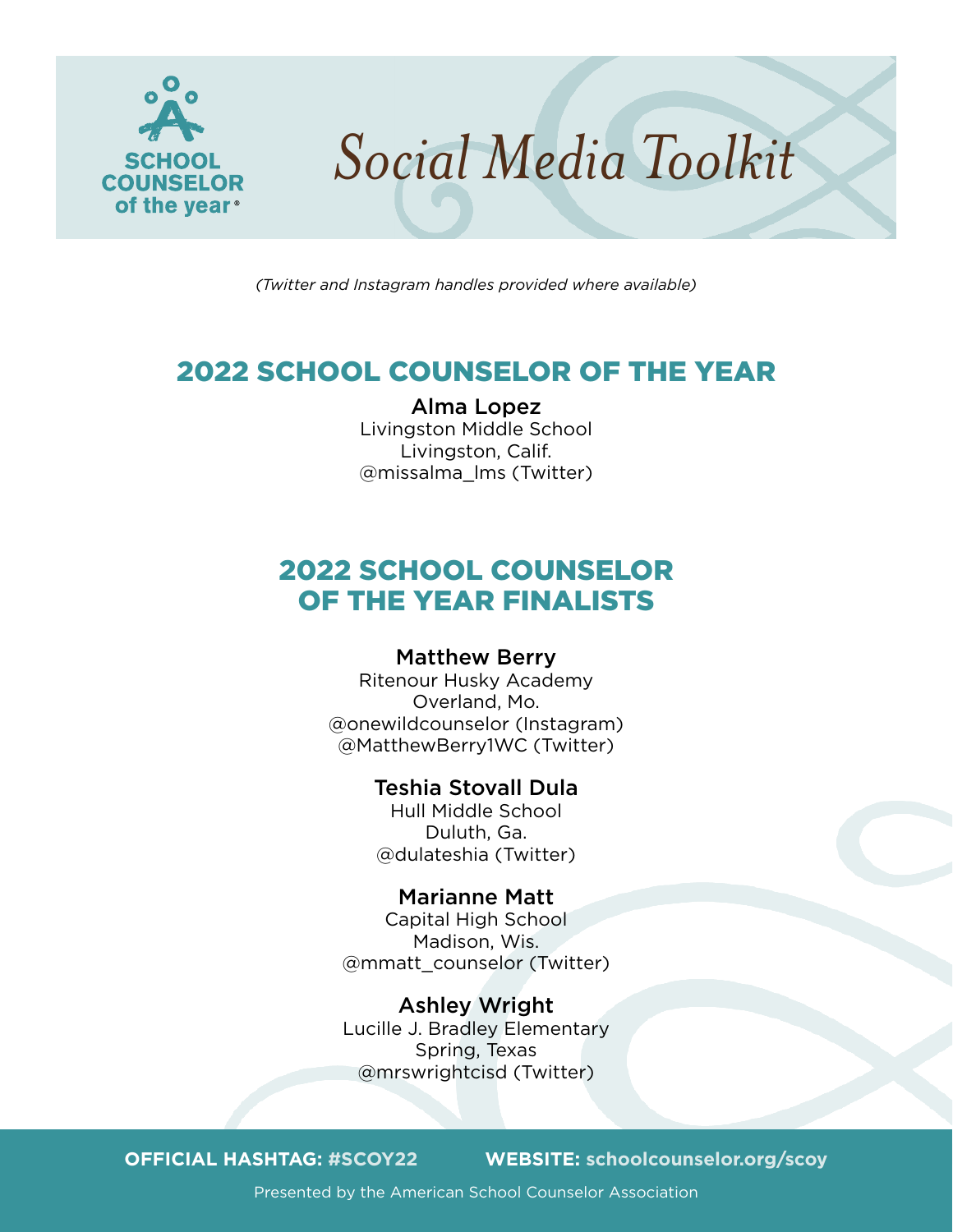

# 2022 STATE SCHOOL COUNSELORS OF THE YEAR

*(Twitter and Instagram handles provided where available)*

Terri Coleman Alabama @telynn08 (Instagram)

Elizabeth Congdon-McGee Alaska

Kristina Guy Arizona @kristinaguy (Twitter) @ctecounselor\_inaz (Instagram)

Samantha Ryan Tilley Arkansas @SamanthaTilley (Twitter) @sryantilley (Instagram)

Brooke Morgan Colorado

Curtis R. Darragh IV **Connecticut** @rikercd (Twitter)

Grace Wilhelm Florida @counselorgames (Twitter)

Nicole Blomberg Hawaii @nicoblom6 (Instagram)

Amy Johannesen Idaho

TaRael Kee Illinois @tkee06 (Twitter) @tkee06 (Instagram)

Connie Kessler Sivertson Indiana @conniesivertson (Twitter) @lnhswildcats (Instagram)

Angela Wittmer Iowa

Dr. Lyndsey Brown Kansas @lyndseybrown89 (Twitter) @lyndseybrown1 (Instagram)

Heather Leigh Bushelman Kentucky @hbushelman (Twitter)

Barbara Gray Louisiana @barbara.t.gray.3 (Instagram)

Kimberly Raymond Maine @UMatterEveryday (Twitter) @SchoolCounselingJoy (Instagram)

Elizabeth P. O'Connor Maryland @CHS\_StudServ (Twitter) Jessica Descartes **Massachusetts** @JDesca01 (Twitter)

Catherine Christine Livingston Michigan

Keela Kuhlers Minnesota

Belinda Tutor Mississippi @belindatutor (Instagram)

Heather Williams Montana @hnwill713 (Instagram)

Giovanna Zermeno Nebraska @giozercar79 (Twitter)

Rosalie Durazo-Ramirez Nevada @bettertoday4unme (Instagram)

Heather Machanoff New Hampshire

Jillian Shadis New Jersey @jillshadis (Twitter)

Heather Fried New Mexico

### **OFFICIAL HASHTAG: #SCOY22 WEBSITE: [schoolcounselor.org/scoy](http://schoolcounselor.org/scoy)**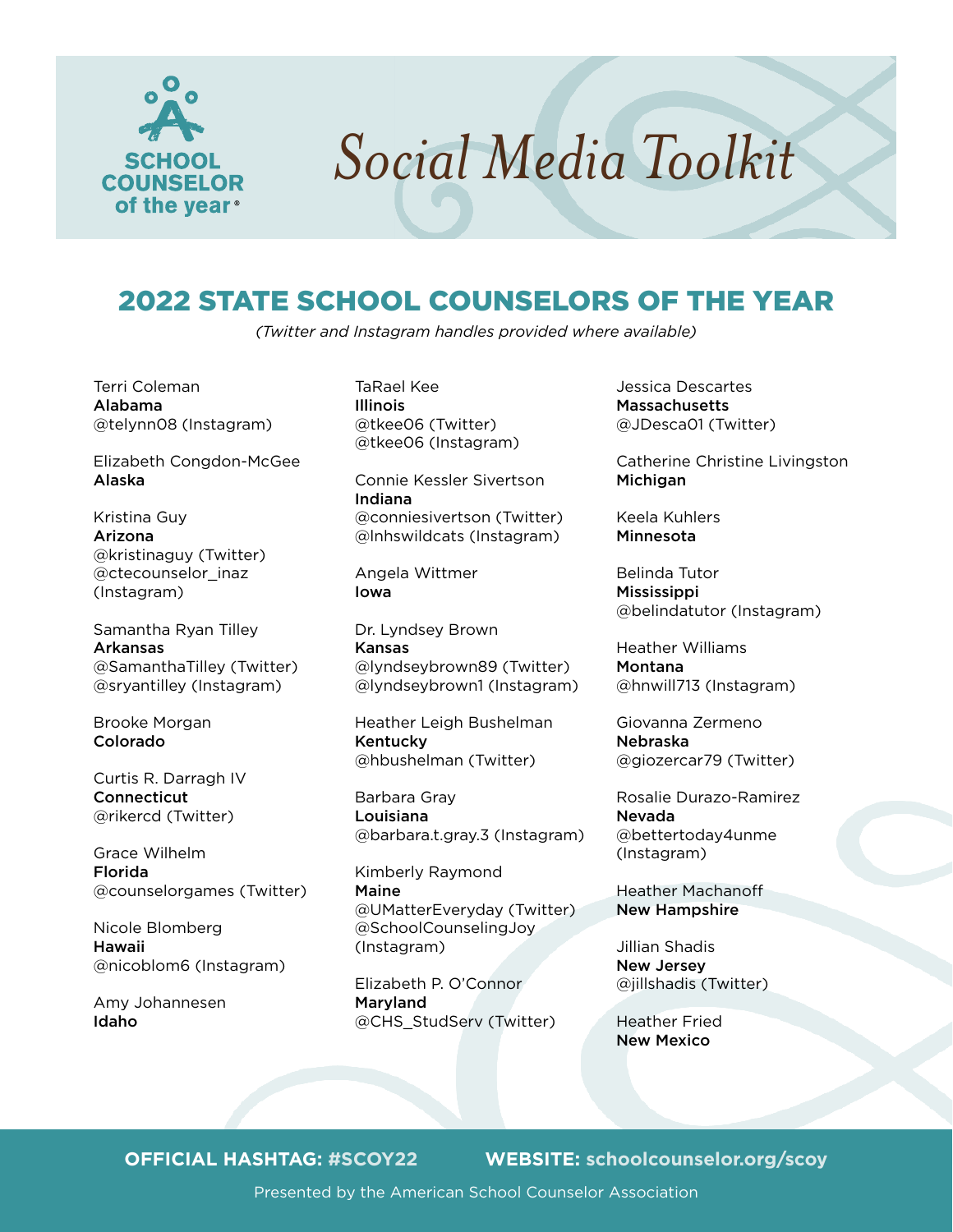

# 2022 STATE SCHOOL COUNSELORS OF THE YEAR

*(Twitter and Instagram handles provided where available)*

Nicole Mayers New York @NicoleMayers06 (Twitter)

Nancy Stavrakakis North Carolina @CounselorStav (Twitter)

Heather Berg North Dakota

Michelle Blanchard Oregon

Dr. Darlene Mack Ohio @tocarematters (Twitter) @darlenejmack (Instagram)

Christi Sturgeon Oklahoma @counselor\_christi (Instagram) Lezlie DelVecchio-Marks Pennsylvania @LezlieDM (Twitter) @schoolcounselordm (instagram)"

Sarah Metro Rhode Island

Elesha Ellison South Carolina @eleshaellison(Twitter)

Nicole Weron South Dakota

Allyson Evans Tennessee

Alyssa Barson Utah

Timothy Elliott Chamberlin Vermont

Joshua D. Hurley Virginia @JoshHurley14 (Twitter)

Lisa DiMurro **Washington** @LisaLee720 (Twitter)

Leah Kersey West Virginia @lkersey2 (Instagram)

Carolyn Normington Wyoming

Geolyn Diaz Egurrola Guam @gdegurrola (Instagram)

**OFFICIAL HASHTAG: #SCOY22 WEBSITE: [schoolcounselor.org/scoy](http://schoolcounselor.org/scoy)**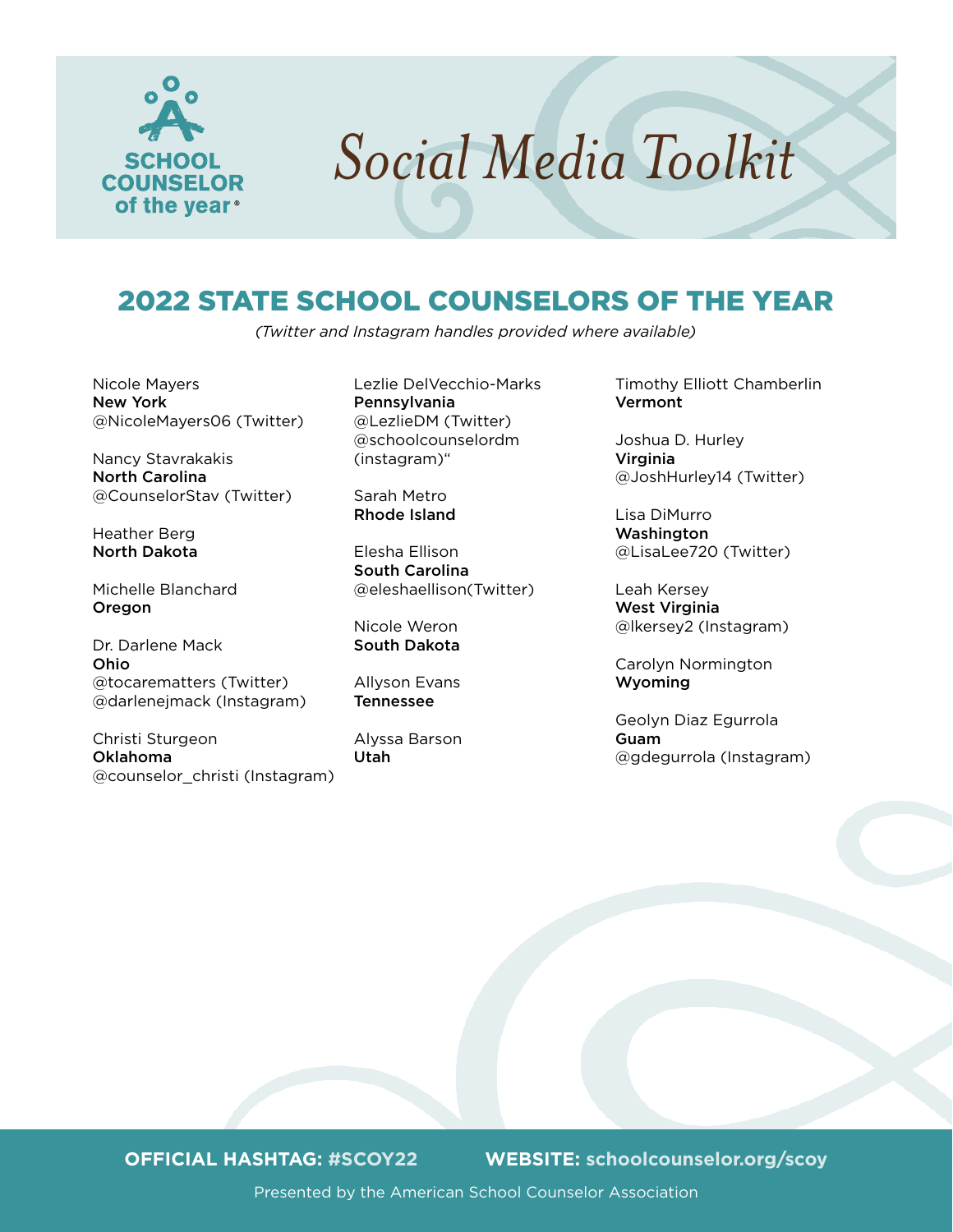

#### **Sample messages to use on social media platforms.**

# TWITTER

- **I'm joining the nation's top school counselors for** @ASCATweets 2022 School Counselor of the Year celebration in Washington, D.C. #SCOY22 *(include selfie)*
- $\bullet$  Thank you @ASCATweets for continuing to recognize the hard work of school counseling professionals #SCOY22 *(include selfie in gala wear or photo at school/desk)*
- **Every student deserves a school counselor. Today, we** celebrate school counselors making a difference. #SCOY22. Learn more: **[schoolcounselor.org/scoy](http://schoolcounselor.org/scoy)**
- **This week, [State Abbreviation or state association's Twitter** handle]'s own [State Rep Name or Twitter Handle] will be honored as one of the nation's top school counselors! Congrats! #SCOY22

### **• For Administrators and Others:**

Grateful for school counselors' essential work on students' behalf, especially [State honoree's name or Twitter handle] who's being honored as one of the nation's top school counselors. #SCOY22



- **This week, the nation's top school counselors will be honored** by the American School Counselor Association's 2022 School Counselor of Year celebration. Learn more about this award and the honorees. **[schoolcounselor.org/scoy](http://schoolcounselor.org/scoy)**
- **Did you know that [State Honoree Name] from [School Name** & City/State] is being recognized as one of the nation's top school counselors? Learn more: **[schoolcounselor.org/scoy](http://schoolcounselor.org/scoy)**.
- **For Administrators and Others:**

[State Honoree Name or Twitter Handle] is representing [State Abbreviation] in the American School Counselor Association's School Counselor of the Year celebration in Washington, D.C., tonight.. Thanks for your work on students' behalf.

**OFFICIAL HASHTAG: #SCOY22 WEBSITE: [schoolcounselor.org/scoy](http://schoolcounselor.org/scoy)**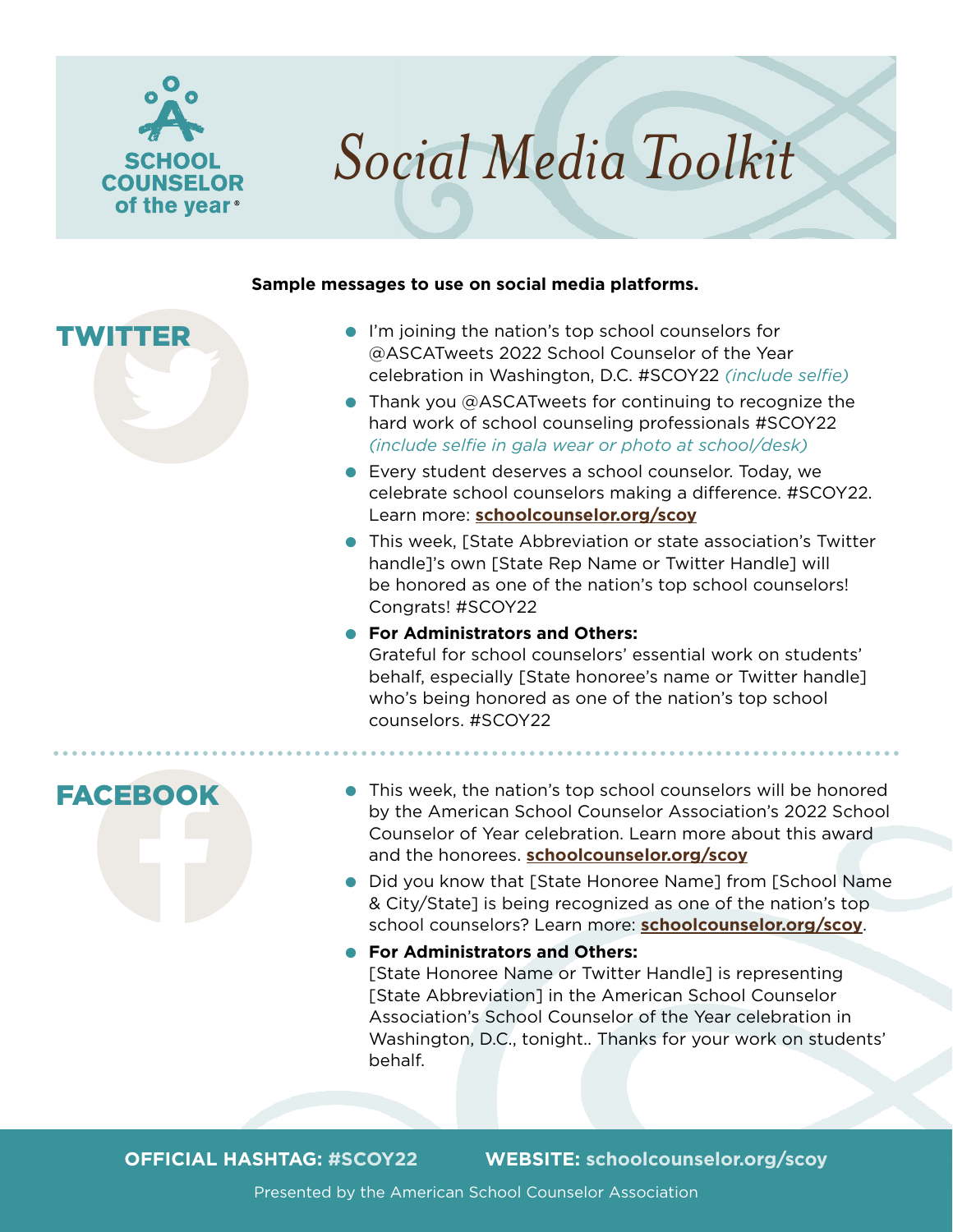

#### **Sample messages to use on social media platforms.**

- INSTAGRAM . I'm celebrating @WeAreASCA's 2022 School Counselor of the Year, the finalists and all the state honorees! #SCOY22 *(include selfie)*
	- $\bullet$  Thank you @WeAreASCA for continuing to recognize the hard work of school counseling professionals. #SCOY22 *(include selfie)*
	- $\bullet$  The nation's top school counselors are being honored at a gala in Washington, D.C., for @ASCATweets School Counselor of the Year Gala. Learn more: **schoolcounselor.org/scoy** *(include photo from the event)*
	- **For Administrators and Others:** School counselors help my students succeed! Thank you @WeAreASCA for honoring school counselors. #SCOY22 *(include photo of administrator and school counselor)*



**OFFICIAL HASHTAG: #SCOY22 WEBSITE: [schoolcounselor.org/scoy](http://schoolcounselor.org/scoy)**